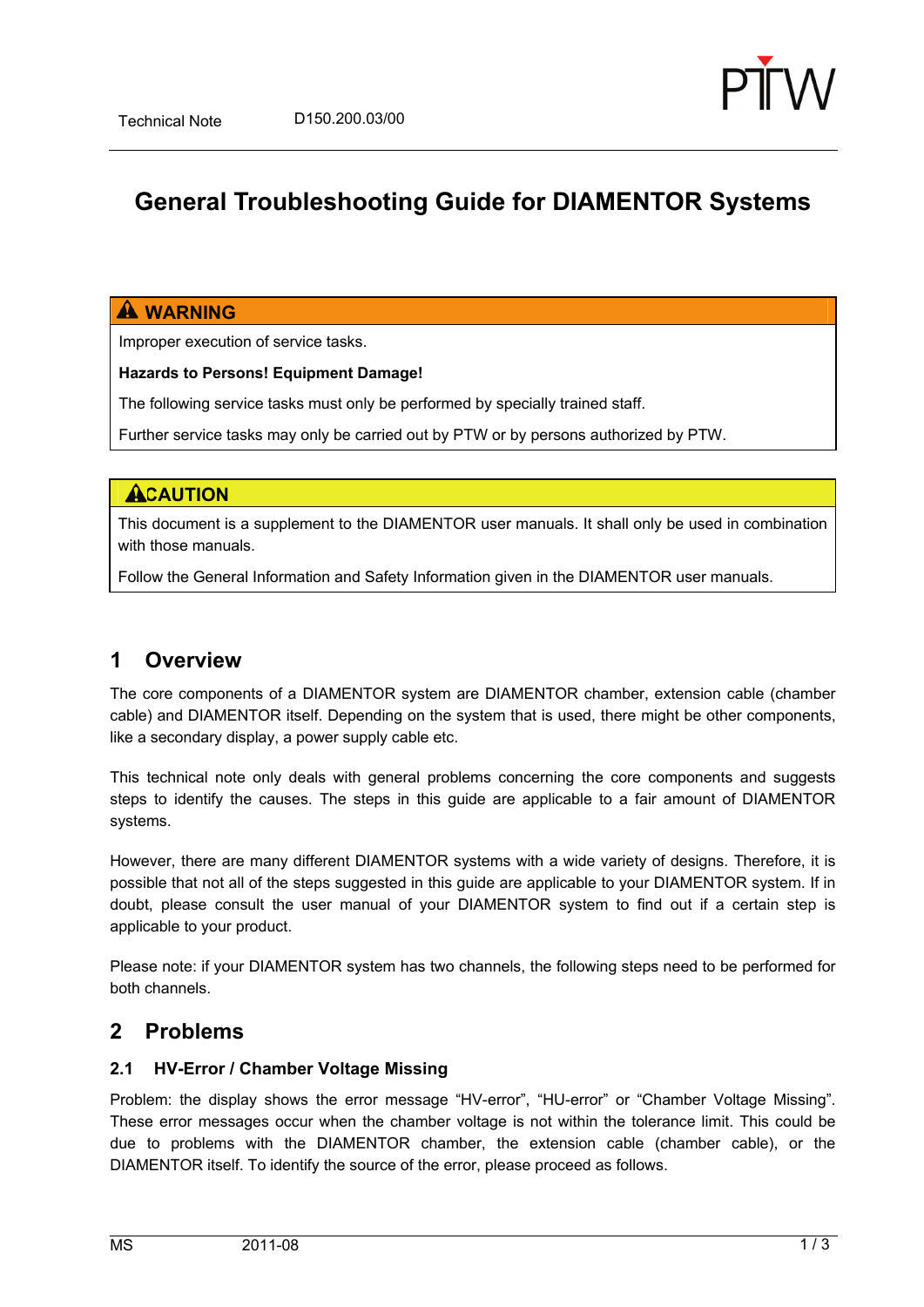

#### *Step 1*:

Disconnect the DIAMENTOR chamber and restart the DIAMENTOR. Does the error message still appear?

- If yes, proceed with Step 2.
- If no, please send the DIAMENTOR chamber in for repair / exchange the DIAMENTOR chamber.

#### *Step 2*:

Disconnect the extension cable (chamber cable) from the DIAMENTOR and restart the unit. Does the error message still appear?

- If yes, please send the DIAMENTOR in for repair / exchange the DIAMENTOR.
- If no, please send the extension cable (chamber cable) in for repair / exchange the extension cable (chamber cable).

#### **2.2 Leakage / Reading without X-Rays**

Problem: the display shows a value although you do not irradiate ("leakage reading").

#### *Step 1*:

Check in your DIAMENTOR manual if the unit is able to perform a zero adjustment. If it is, perform a zero adjustment, otherwise, restart the DIAMENTOR. Is there still a leakage reading?

- If yes, proceed with Step 2.
- If no, your problem is solved. Verify that the device is working properly.

#### *Step 2:*

Disconnect the DIAMENTOR chamber and restart the DIAMENTOR. Is there still a leakage reading?

- If yes, proceed with Step 3.
- If no, please send the DIAMENTOR chamber in for repair / exchange the DIAMENTOR chamber.

#### *Step 3*:

Disconnect the extension cable (chamber cable) from the DIAMENTOR and restart the unit. Is there still a leakage reading?

- If yes, please send the DIAMENTOR in for repair / exchange the DIAMENTOR
- If no, please send the extension cable (chamber cable) in for repair / exchange the extension cable (chamber cable).